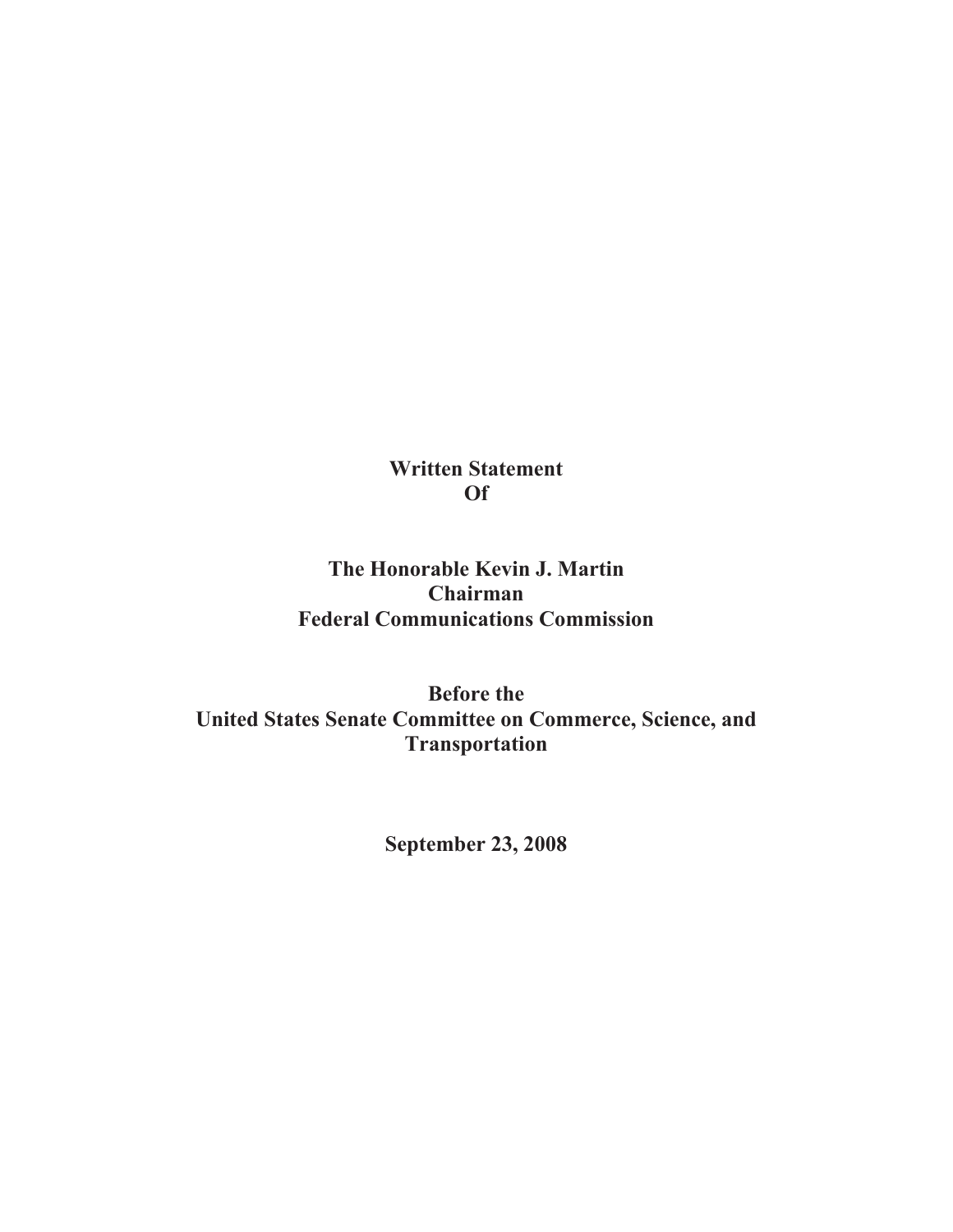Good afternoon Chairman Inouye, Ranking Member Hutchison, and Members of the Committee. Thank you for inviting me here today to continue updating you on the status of the digital transition.

The Commission has been hard at work on a number of fronts to minimize the potential burden for consumers and to maximize their ability to benefit from the upcoming digital transition. The conversion to digital television promises movie quality picture and sound as well as potentially new programming choices. It also will allow us to significantly improve public safety communications and usher in a new era of advanced wireless services.

With the national transition about five months away, much remains to be done. At the same time, since I last appeared before you, we have continued to make progress educating viewers and helping them prepare for the upcoming transition. In particular, in addition to our ongoing consumer education and outreach efforts, we have recently gained real-world experience with the challenges facing viewers and broadcasters as we approach February 2009.

Earlier this month, on September  $8<sup>th</sup>$ , Wilmington, North Carolina became the first market in the country to transition from analog to digital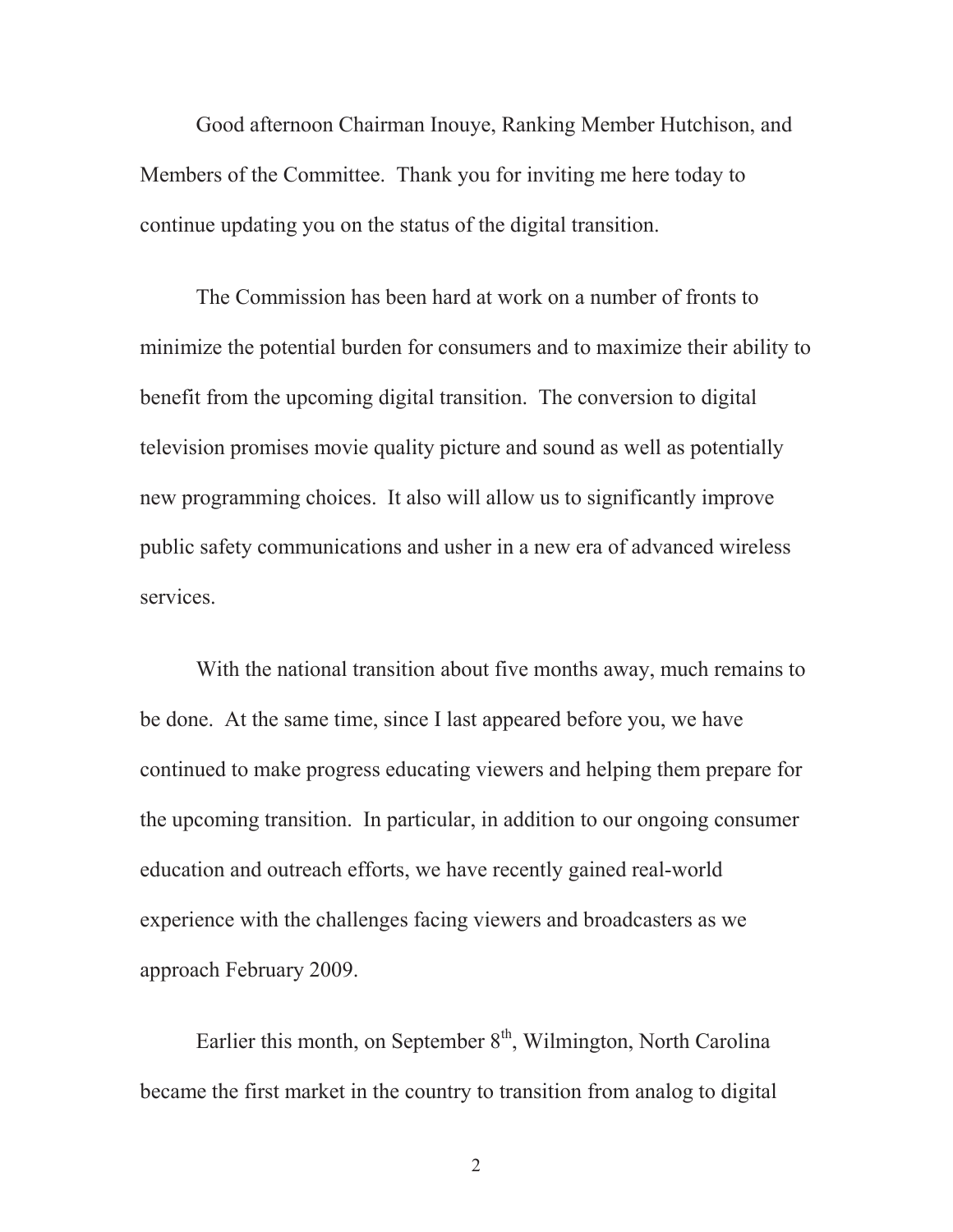television. At noon on that day, five local Wilmington stations, turned off their analog signals and began broadcasting only digital to the viewers in the five counties that comprise the Wilmington television market. This was a historic day and I am pleased that the local broadcasters and the entire community embraced the challenge of helping the country prepare for the switch to digital.

Before I go into the details of the Wilmington transition, I would like to start by thanking Commissioner Copps for challenging me and the industry to find a community that would be willing to help the rest of the country lead this transition. Commissioner Copps deserves credit for urging the Commission to engage in a real-world test that would help ready the broadcasters, viewers and us for the upcoming transition.

For its part, the Commission worked to educate, inform, and prepare viewers for the transition. We had staff on the ground in every county, we attended over 400 outreach events, including Town Hall meetings, and distributed over 85,000 publications. But it was our partnerships, particularly those at the grassroots level, that were critical in enabling us to contact the "at risk" groups that we are focused on reaching – senior citizens, non-English speakers and minorities, people with disabilities, low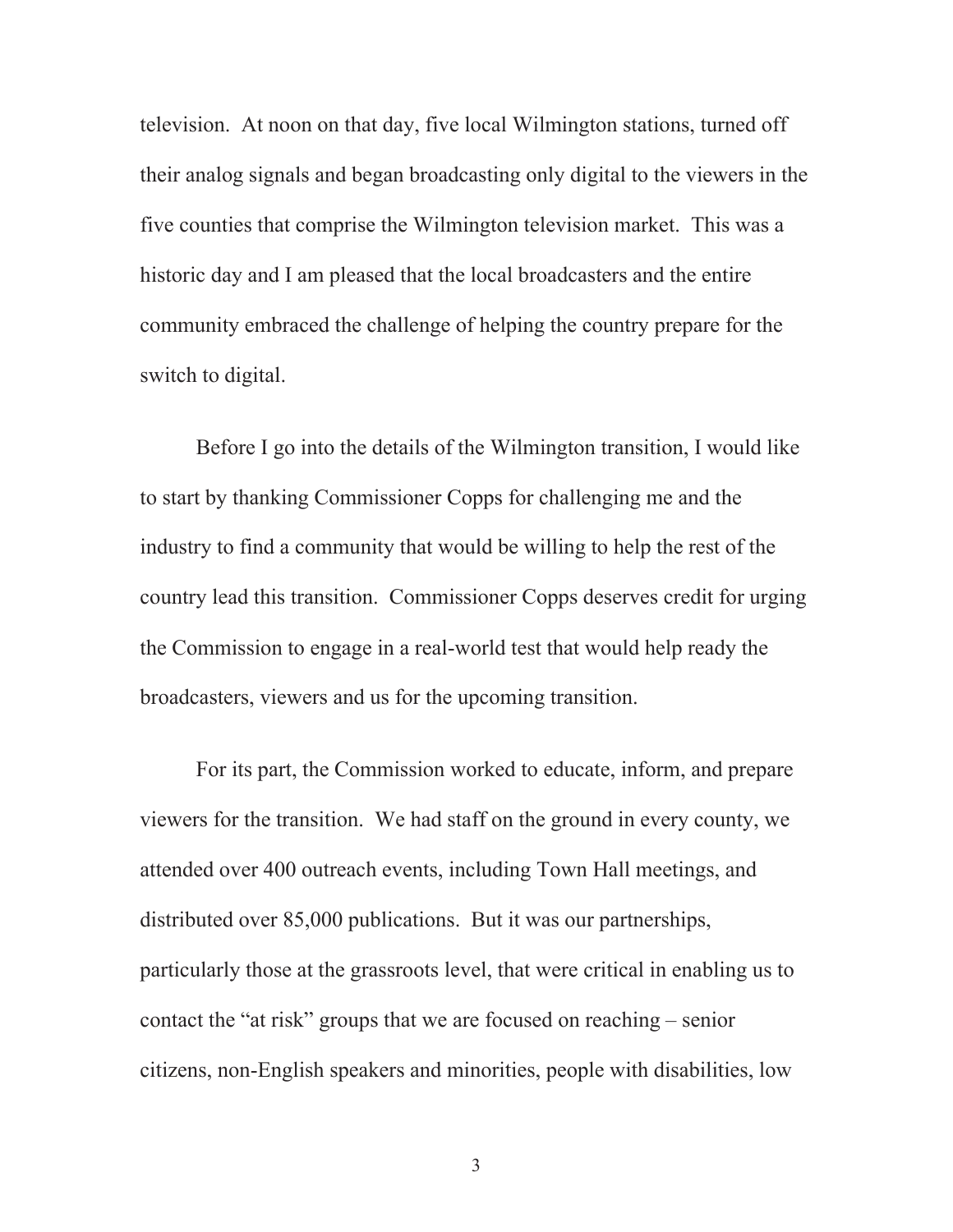income consumers, and those living in rural or tribal areas. One of the invaluable lessons we have learned from Wilmington is that DTV outreach success depends on the commitment of the local community, including local industry, governmental and nongovernmental organizations. Community stakeholders must take a leadership role for such large-scale messaging to take effect, and tapping into existing grassroots networks is critical.

### **The Wilmington Test**

The Wilmington switchover was critically important because it enabled us to learn what was effective in informing and preparing viewers and broadcasters for the transition. Equally important, it helped us identify what outreach and technical challenges still need to be addressed in the months ahead. While we hope that the transition in Wilmington went relatively smoothly, the measure of success in Wilmington is not what occurred earlier this month. The measure of success in Wilmington is what happens next February and whether we are able to learn from this experience and apply those lessons as we move this effort across the country.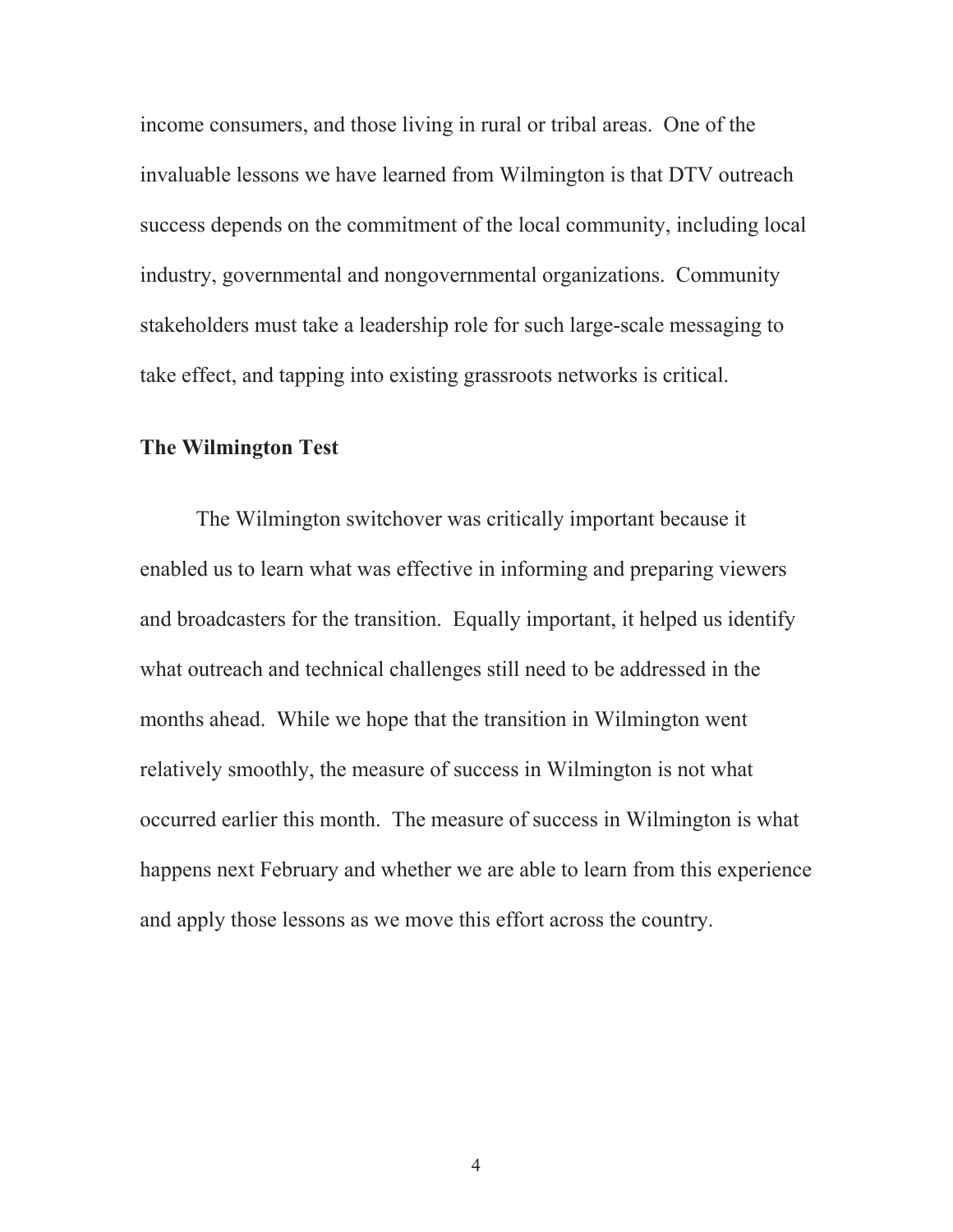#### *Majority of Wilmington Viewers Aware and Prepared for Transition*

Based on our current information, it appears that the majority of Wilmington viewers were aware of and prepared for the transition. Importantly, the consumer education campaign that was conducted appears to have been effective. Prior to the transition on September 8th, NAB released a survey indicating that 97 percent of Wilmington residents were aware of the switch to digital. Consumer calls received by the Commission at its call center also indicated that the vast majority of the 400,000 television viewers in the Wilmington-area were aware of the transition and prepared for it.

In total we received 2,272 calls regarding the Wilmington test, representing about 1.2 percent of Wilmington households. See Appendix D. During the first week of the transition we received 1,828 calls. That number dropped to 444 calls to the FCC call center during the second week. During the first day of the transition, the Commission's toll-free helpline received 797 calls representing less than one-half of one percent of area homes. Last Friday, 72 calls were placed to the call center by Wilmington residents.

It appears that the residents of Wilmington were generally aware of the early transition and generally prepared for it. For the two weeks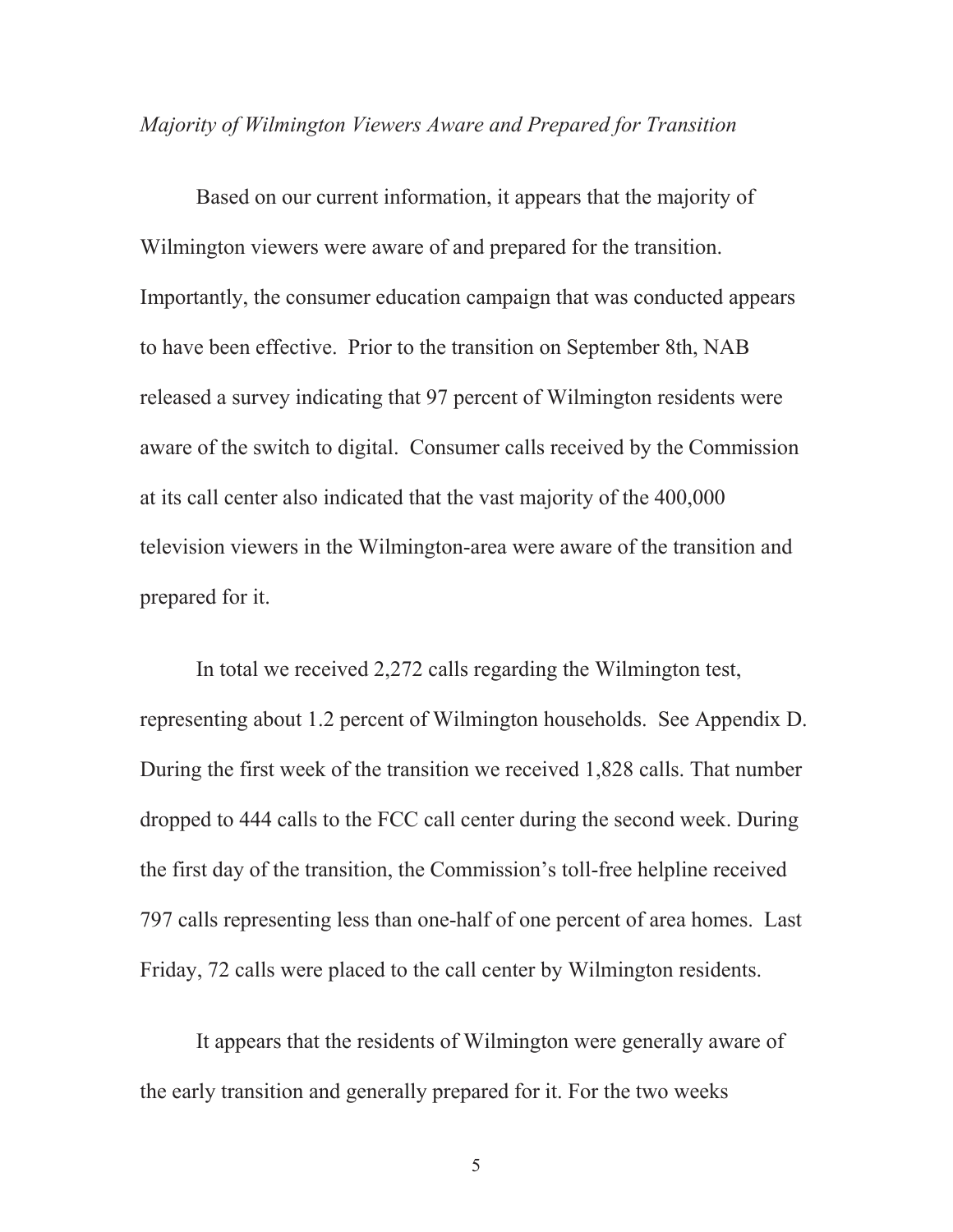following the switchover only 100 callers said they were unaware of the transition and 186 callers were aware but did not act to prepare for it. See Appendix D.

### *Challenges that Remain*

While we continue to enhance our consumer education efforts which appear to have been effective, we must also be focused on resolving technical challenges. Some of these challenges are easily resolved and others are not. With respect to the callers who are experiencing difficulty following the switch to digital in Wilmington, I have directed our engineers and outreach staff to work directly with these viewers and assist them in resolving their individual questions and needs.

For example, as of last Friday, 341 of calls to our helpline were about converter box problems. We received 301 calls about converter box during the first week and 40 of those calls in the second week after the transition. Thanks to dedicated Commission staff, many of these difficulties have been resolved. Specifically, Commission staff was able to resolve almost 90 percent (299 of the 341) of the calls that came in about converter box issues. See Appendix D. The solutions were often relatively simple - consumers needed to re-scan the channels on their television set or properly hook up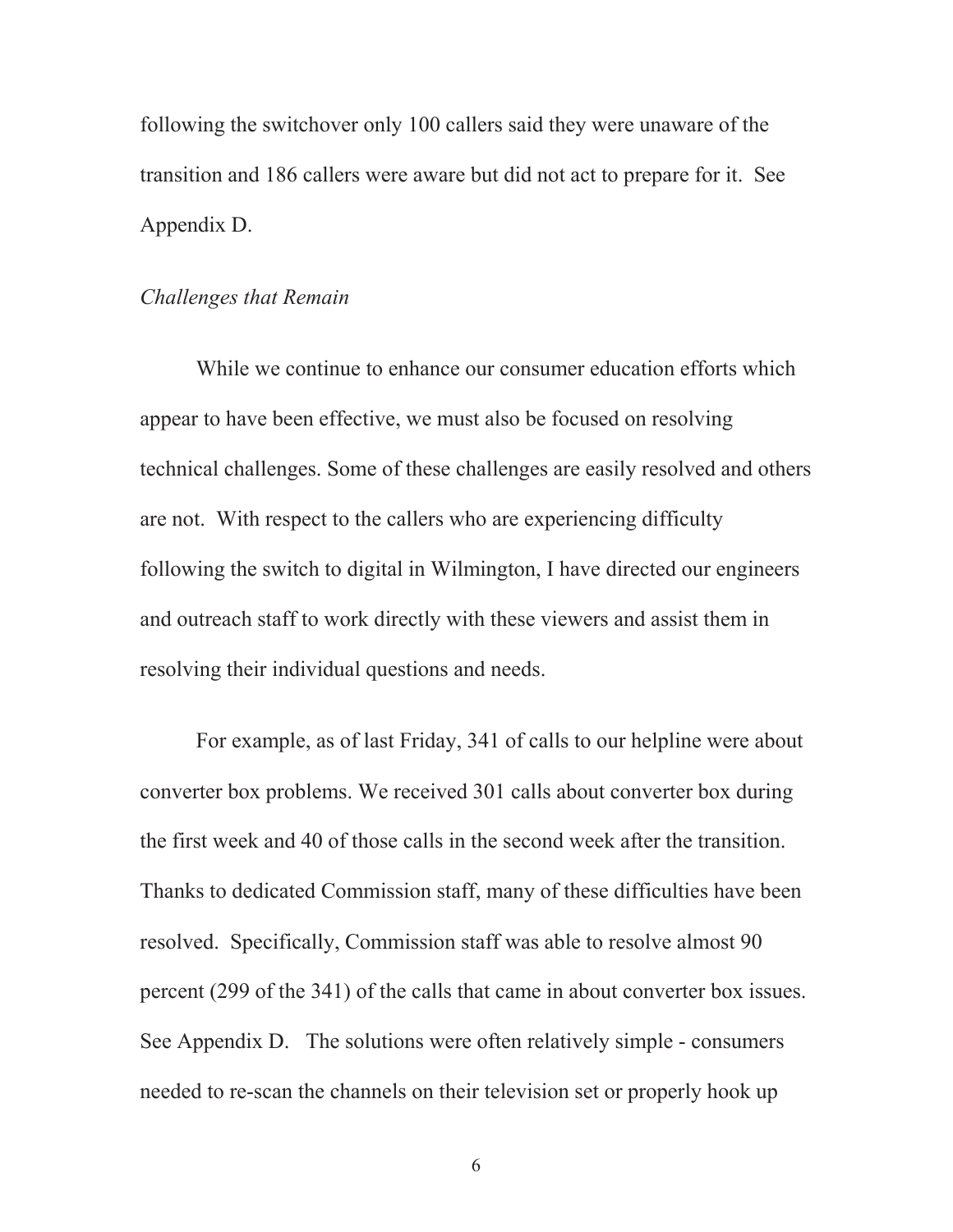their converter box. Broadly speaking, gaining a better understanding of the challenges being faced by consumers after the real switchover in Wilmington, is enabling us to better focus our messaging and consumer education tools. Specifically, as we go forward, our consumer education efforts will need to better instruct consumers about how to effectively hookup their box and the need to re-scan.

Unfortunately, some viewers are experiencing problems that will not be as easy for us to resolve. For example, there are a number of consumers in the Wilmington-area that have lost access to the Wilmington NBC affiliate, WECT. During the first week we received 581 calls from viewers experiencing problems receiving channels or calls signs. In week two, 154 such calls were made to the Commission's helpline. (For the two weeks the total number of calls in this category were 735.) Prior to the digital switch, the Wilmington NBC affiliate signal was available to viewers outside the television market as far south as Myrtle Beach, SC and as far north as Raleigh, NC. See Appendix B. The Wilmington NBC affiliate's new coverage area, however, no longer includes these out of market communities. Some of these viewers will be able to watch their local NBC affiliate in Myrtle Beach and Raleigh. There may be some, however, that will not have access to any NBC affiliate. See Appendix C. Reception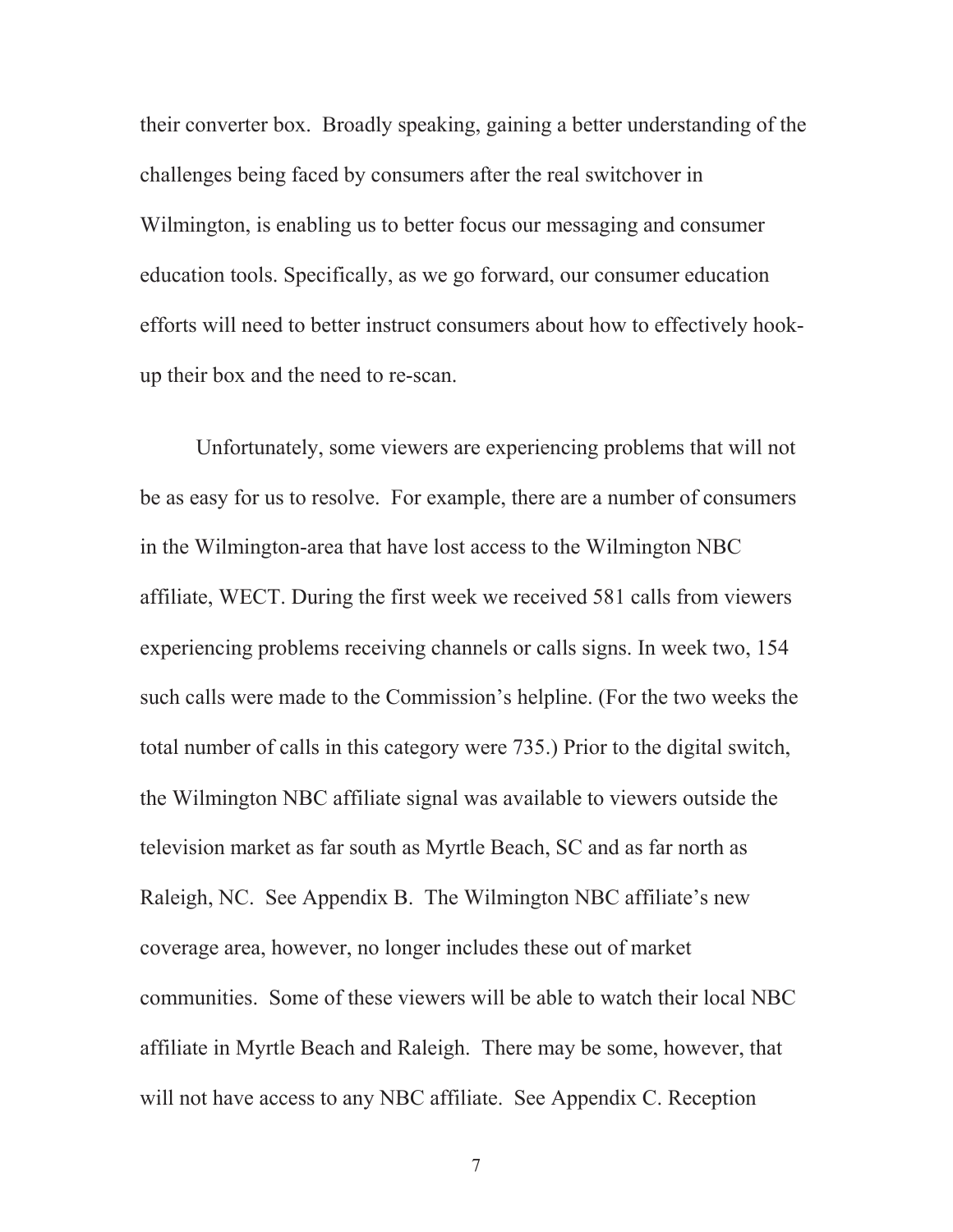problems for channel 6 were caused by a significant reduction in the service contour for WECT channel 6, not the digital cliff effect.

Our goal is to ensure that all viewers in the Wilmington-area and the country have access to the same television signals that they did prior to the transition. The Commission is currently exploring what steps can be taken to address this problem in Wilmington and minimize the burden on viewers throughout the country.

Finally, relatively few consumers lost their broadcast channels as a result of the "cliff effect." Digital TV experiences what is often referred to as the "digital cliff effect." Analog TV pictures degrade gradually. As the signals get weaker the picture becomes progressively poorer or becomes "snowy." Yet, viewers may still find these pictures watchable. In contrast, digital TV pictures remain crystal clear even with relatively weak signal levels. However, once the signal falls below a certain level, the picture breaks up or disappears. In such situations, viewers may lose their picture altogether.

I had previously testified that our engineers estimated that about 5 percent of over-the-air viewers may need a new antenna to receive digital television due to the digital cliff effect. Only about 15 percent of viewers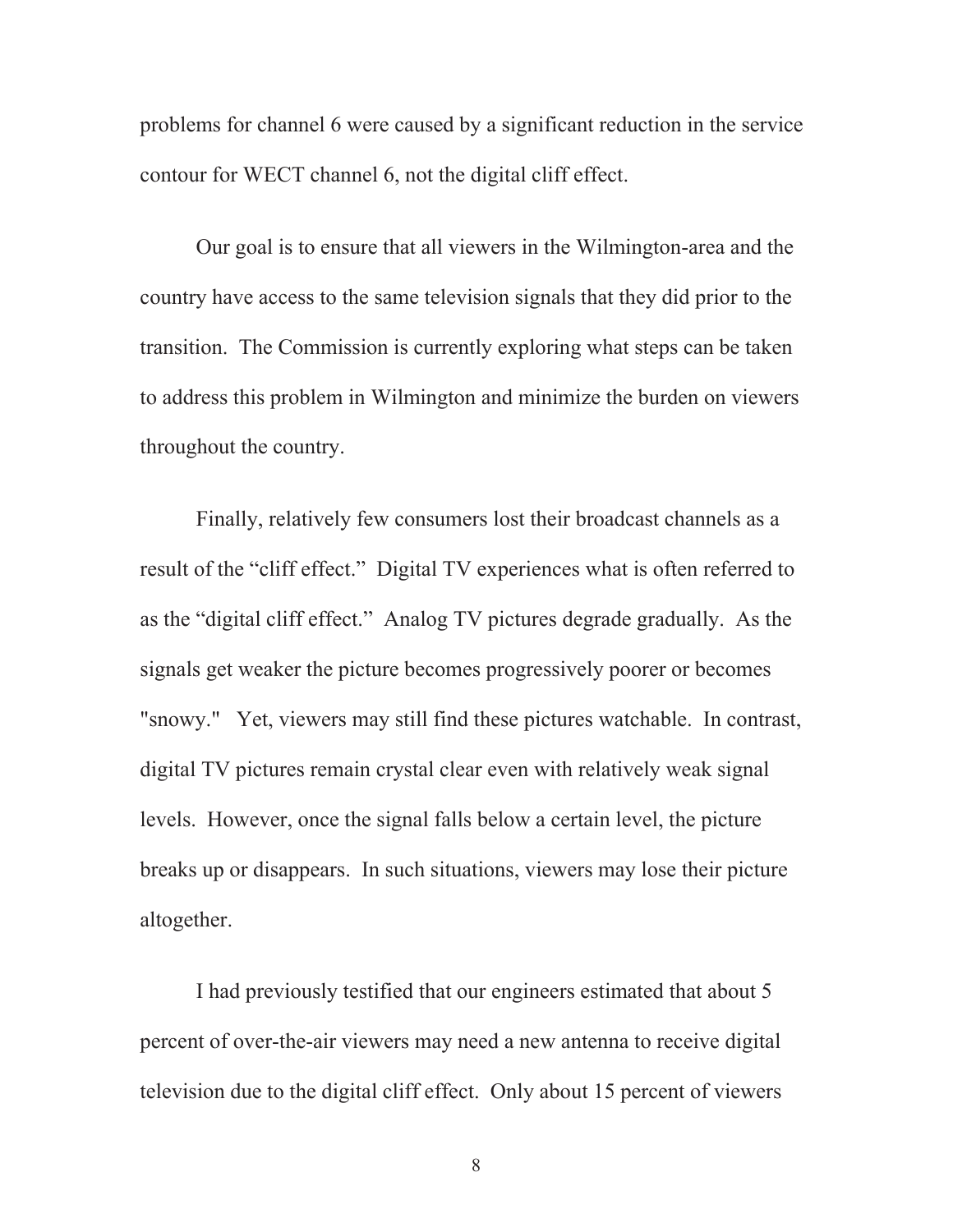receive their signals over the air, so we estimated that less than 1 percent (5 percent of 15 percent) of all viewers would need a new antenna. The data from Wilmington suggests a similar estimate.

We received 549 calls from viewers experiencing antenna or receptions issues and were able to resolve 139 of them. Only 410 calls then or .22 percent of Wilmington households were potentially experiencing the "cliff effect." In short, for stations whose DTV coverage was designed to replicate their analog coverage, complaints about the potential cliff effect were well below our estimate of one percent.

The early switch to digital in Wilmington has been instrumental in helping the Commission to identify, understand, and hopefully prevent some future problems when the rest of the nation transitions in February 2009. The measure of success in Wilmington is not what happened on September 8<sup>th</sup>. Rather, it is how we are going to take what we learned in Wilmington and apply that knowledge to the rest of the country.

We have already learned some very important lessons. For example, the Commission learned from the Wilmington test the importance of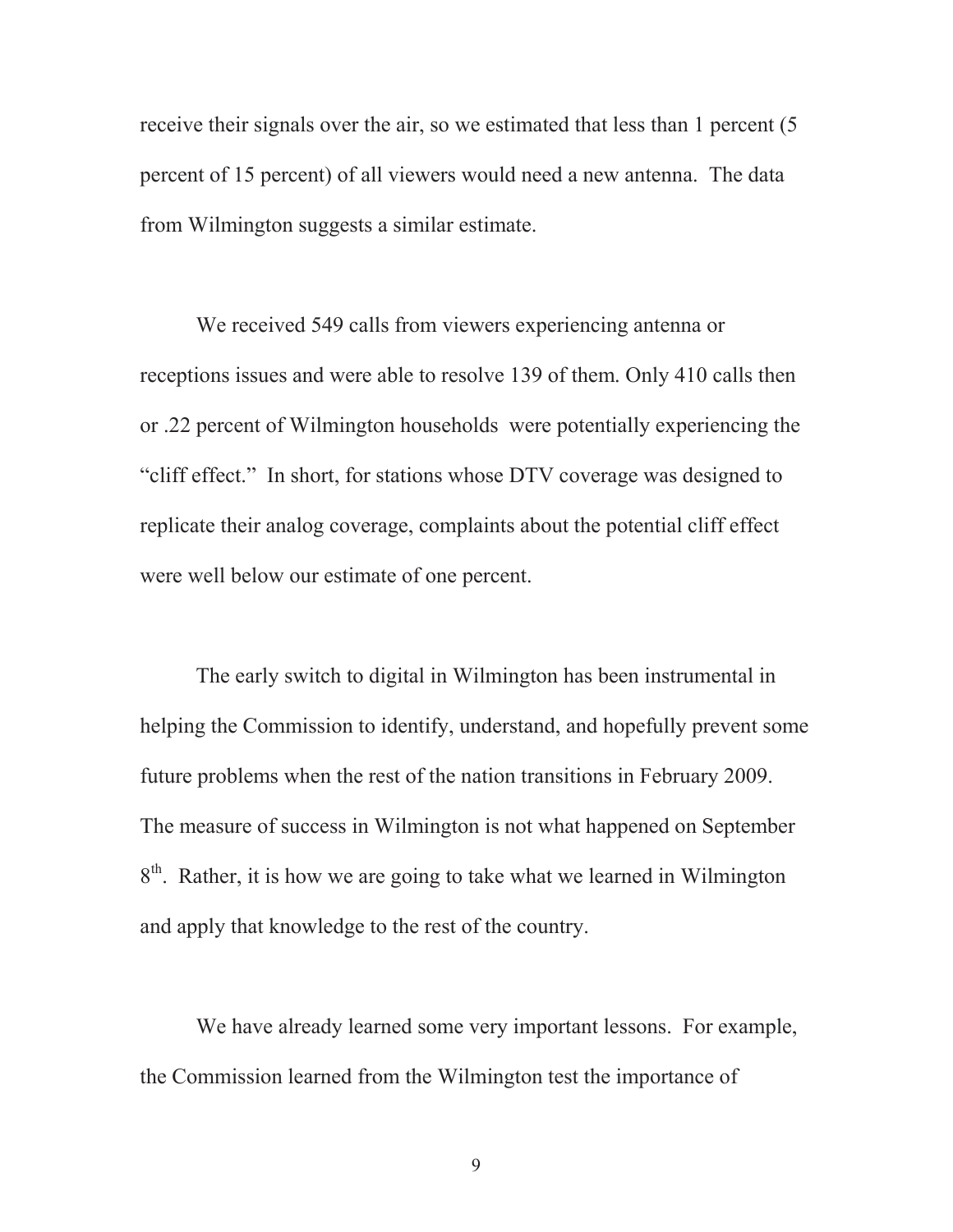emergency preparedness. At the time we began outreach in Wilmington four months ago there were no battery operated converter boxes available. So the broadcasters and some folks down in Wilmington were able to work with one converter box manufacturer, Winegard, who recently introduced a DTV converter box battery pack specifically designed to allow its converter boxes to work in power outages.

We will continue to study the Wilmington experience so that we can best minimize the burdens placed on consumers as the national transition approaches.

#### **Ongoing DTV efforts**

In addition to our efforts in the Wilmington test market, the Commission has been busy in other areas. Our activities are described in great detail in the monthly digital television status reports that we send to Congress. I have attached the most recent of these comprehensive reports to my testimony. Appendix A. I would like to highlight a few things we have been working on.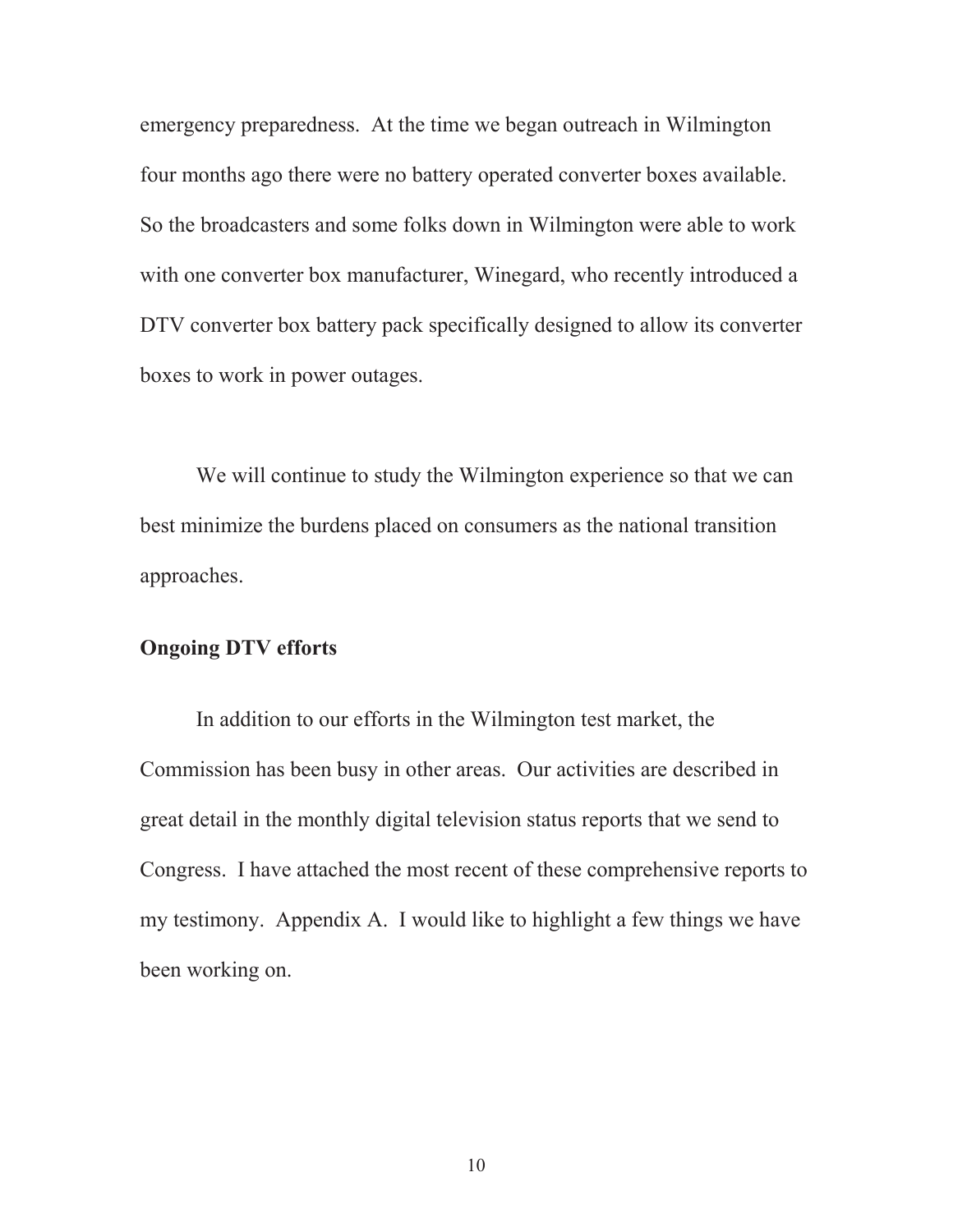## *Broadcasters' Transition to Digital*

Progress on converting broadcast facilities to all digital is continuing. Based on the status reports that we have required broadcasters to make, over 90 percent of active full power television stations are either fully operational with digital service or are on track to have their full digital service operational by February 17, 2009. Slightly over five percent of the stations indicate that they will take advantage of the flexibility offered by the Commission and serve at least 85 percent of their service population on February 17, 2009, with final digital operations beginning sometime thereafter. The Commission gave such flexibility if a broadcaster faced unique technical challenges such as weather-related issues, or coordination with other stations.

#### *Enforcement Activities*

The Commission's DTV-related enforcement efforts have focused on protecting consumers by enforcing our rules as this transition takes place. As of September 18, 2008, Commission personnel have inspected 4,161 stores and 72 websites to assess their compliance with the Commission's rules requiring labels on analog-only television receivers. We have issued 369 citations for failing to comply with our labeling rules. Since October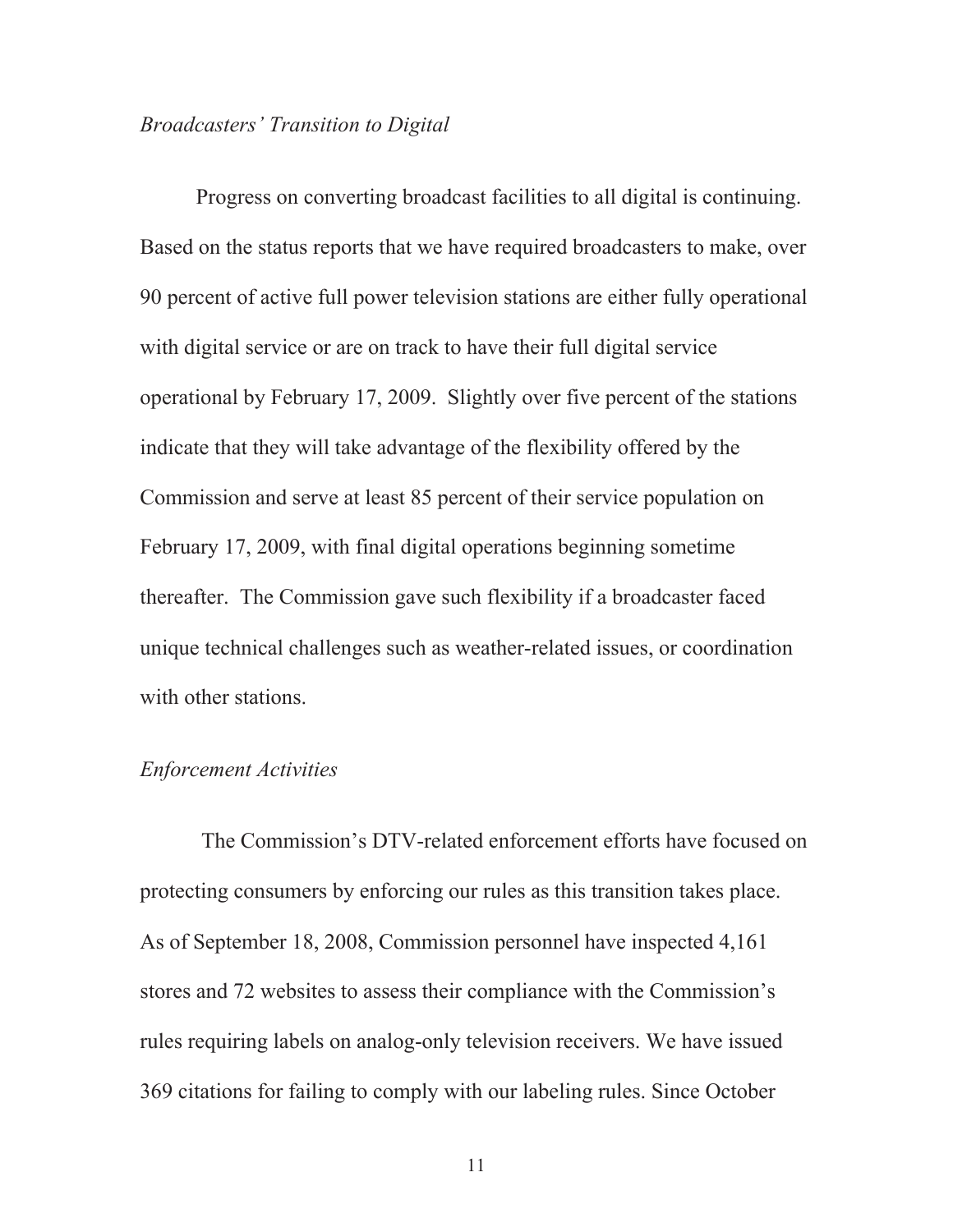2007, we have released NALs or consent decrees against 22 retailers, totaling more than \$4.74 million.

We also have been visiting retailers to assess their employee training in the DTV transition and the NTIA converter box coupon program. As of September 18, 2008, Commission field agents have visited 1,489 stores and conducted 1,438 interviews of store managers in 47 states and in Puerto Rico.

In addition, we are actively enforcing the DTV consumer education requirements that the Commission adopted last spring. To this end, we have recently issued a Bureau-level NAL in the amount of \$51,000 against one company for failing to notify its customers of the transition as required under our rules. We have also circulated a Commission-level order proposing \$12.3 million of fines collectively against eight companies for notification failures. We are in the midst of reviewing additional information submitted by broadcasters, cable operators, and telecommunications carriers, and expect to take additional enforcement actions in the near future.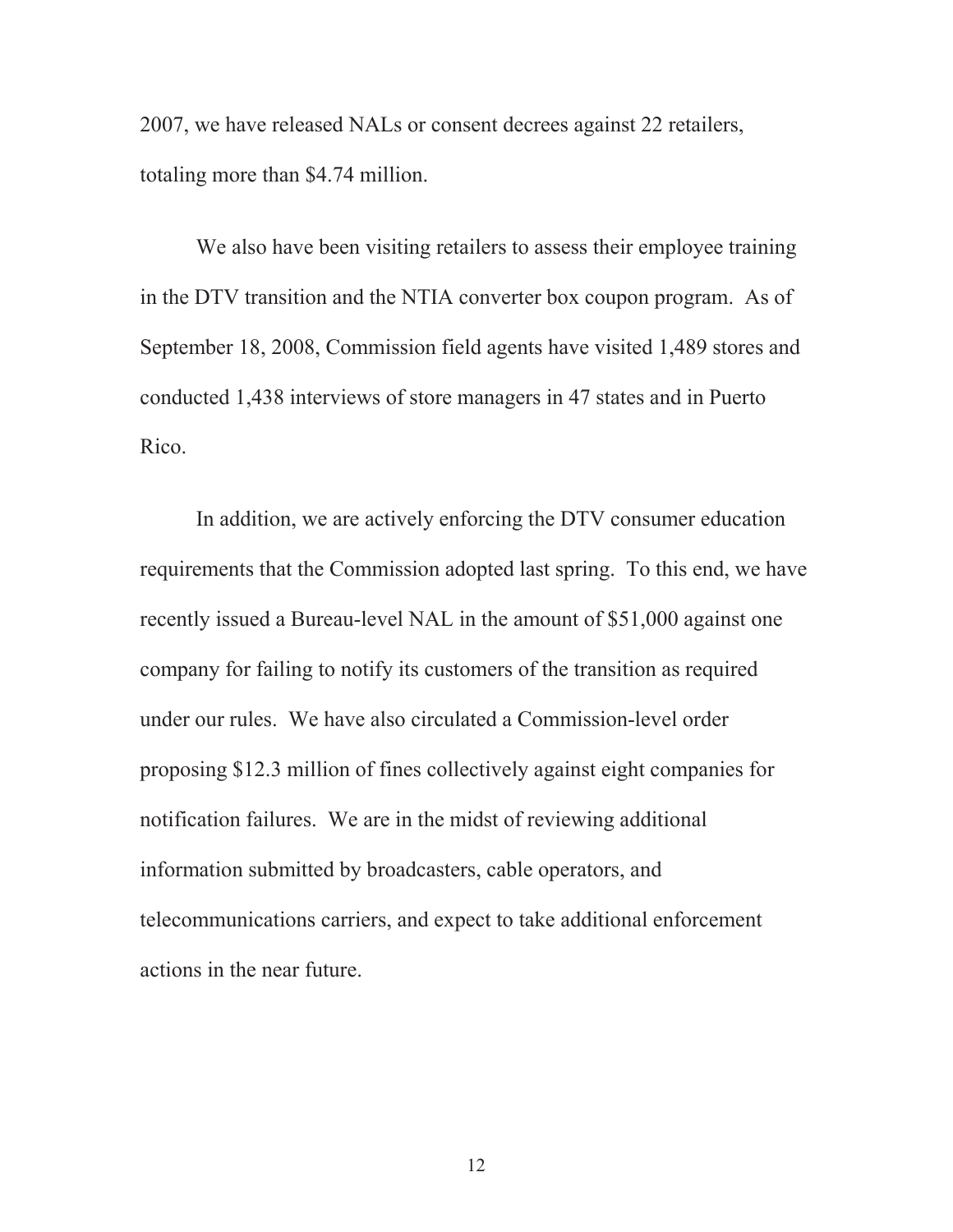#### *Consumer Education and Outreach*

Word of the digital transition is spreading quickly throughout the country. I would like to highlight a few of our education and outreach activities.

Nationwide 81-City Tour. Last month, I announced a nationwide initiative to increase awareness about the upcoming transition to digital television. As part of our efforts to prepare consumers for the transition, the Commission identified television markets in which the largest number of viewers will have to take action to be prepared for the transition five months from now. Specifically, we identified 81 target television markets for specific DTV outreach, including all those markets in which more than 100,000 households or at least 15 percent of the households rely solely on over-the-air signals for television. Within these markets, we are aiming to educate those groups most vulnerable to the transition such as senior citizens and non-English speakers. My fellow Commissioners and I, as well as other Commission staff, will fan out to these markets to raise awareness and educate consumers in the days leading up to the digital television transition on February 17, 2009.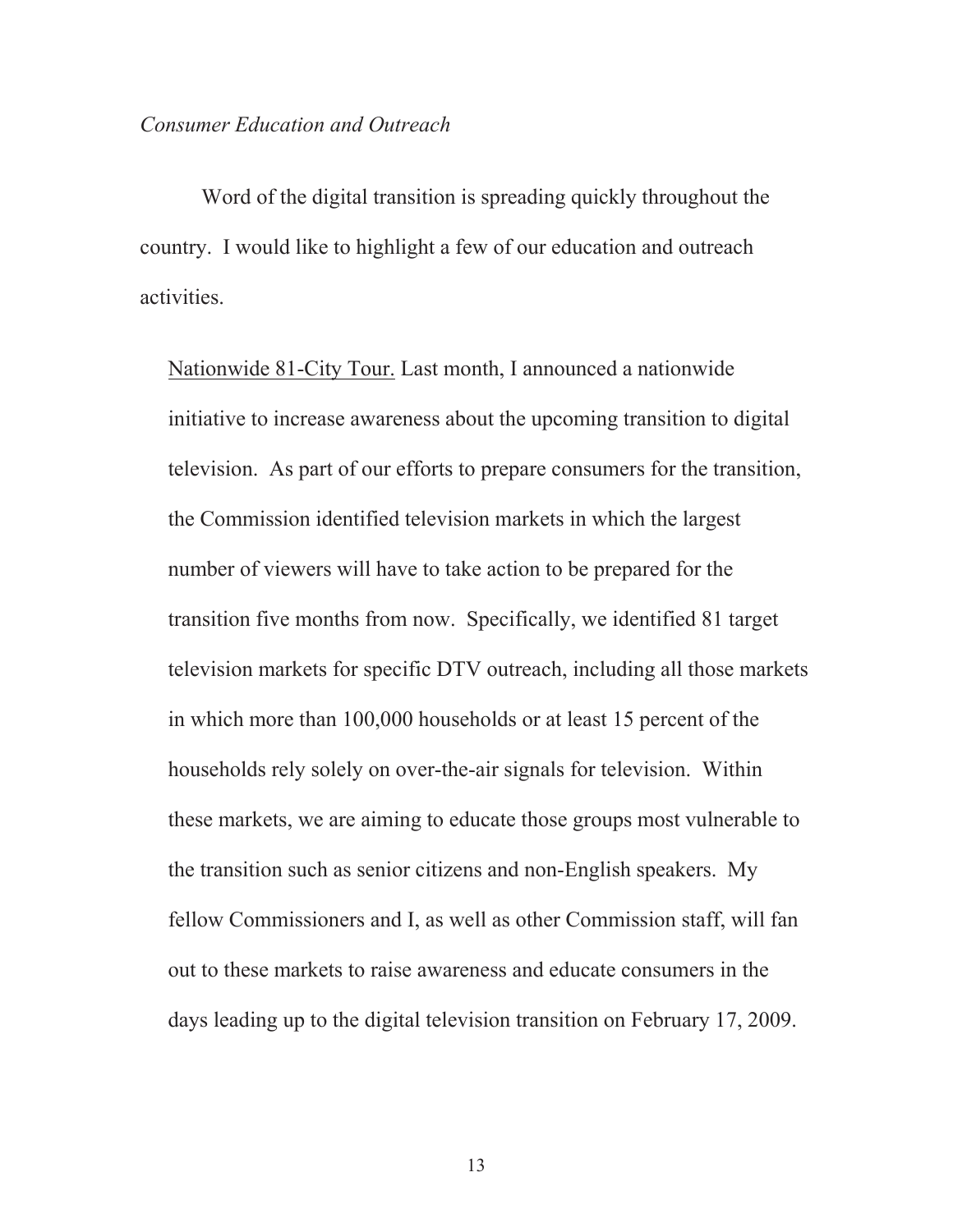At each stop, there will be a public event, such as a town hall meeting, workshop, or roundtable with an FCC Commissioner to highlight the digital transition, and be available to local press. In coordination with these visits, the Commission will work with local broadcasters and radio stations to increase the broadcasts of Radio and TV DTV PSAs. The Commission has visited several cities so far including, Anchorage, Fairbanks, Tulsa and San Francisco and plans many more trips in the upcoming weeks.

As part of this nationwide tour, the Commission is also coordinating with the broadcasters to explore whether at the same time these stations may participate in a temporary turn off of their analog signals. During these "socalled soft tests" analog customers would see a message on their screens informing them of the transition and how to become prepared.

DTV Awareness Sessions. The Commission has conducted over 1,882 DTV Awareness sessions, attended more than 509 conferences and events, established 514 partnerships, and made over 7,985 visits to various organizations around the country to disseminate DTV information .

Speakers Bureau. Last month, I announced that the Commission has launched a Speakers Bureau for groups throughout the country to request speakers to discuss the upcoming digital transition. The Speakers Bureau is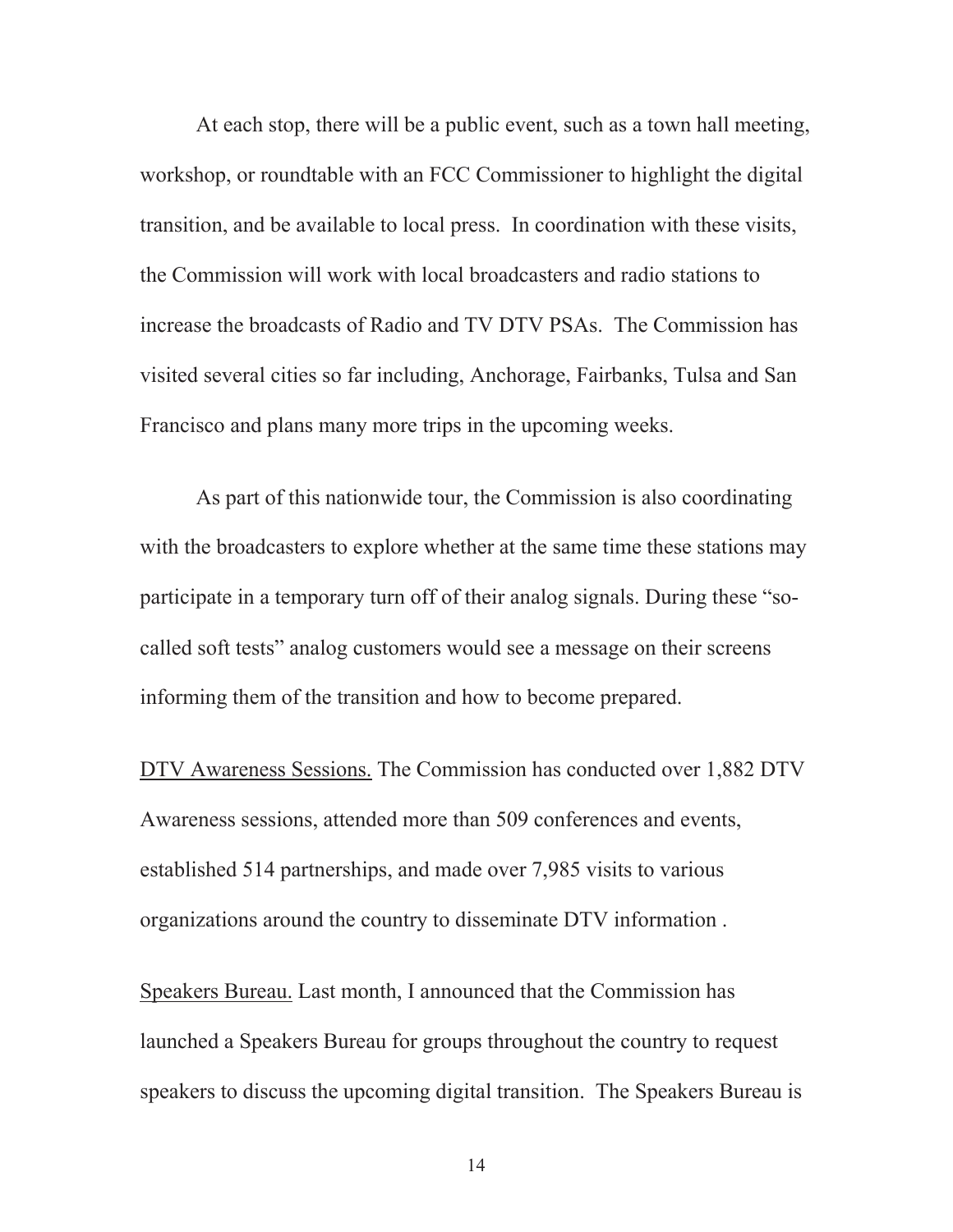the latest addition to the Commission's DTV outreach effort. The Commission will provide speakers, without cost, to any group requesting one. To date, we have received 61 requests for speakers. The requests are being handled by staff traveling for conferences and events, as part of the outreach for our town hall meetings, and by our field agents.

Grassroots Bid. The Commission just announced that it is seeking contracts from grass roots organizations and community-based organizations to assist consumers, particularly those consumers that are home-bound or that have limited mobility, with the procurement and installation of digital TV converter boxes and related equipment. This builds upon the Commission's work with fire departments in Wilmington where firefighters entered residents' homes to help with installing converter boxes. These efforts will complement our ongoing work of educating consumers about the migration from analog to digital broadcasting.

U.S. Postal Service Partnership. We have distributed more than 9,300 posters nationwide. We are displaying DTV education posters in all 34,000 post offices across the country. These posters include a dinosaur saying "Don't Let Your TV Become Extinct." We are working with the U.S. Postal Service to install updated posters beginning November 1, 2008 running